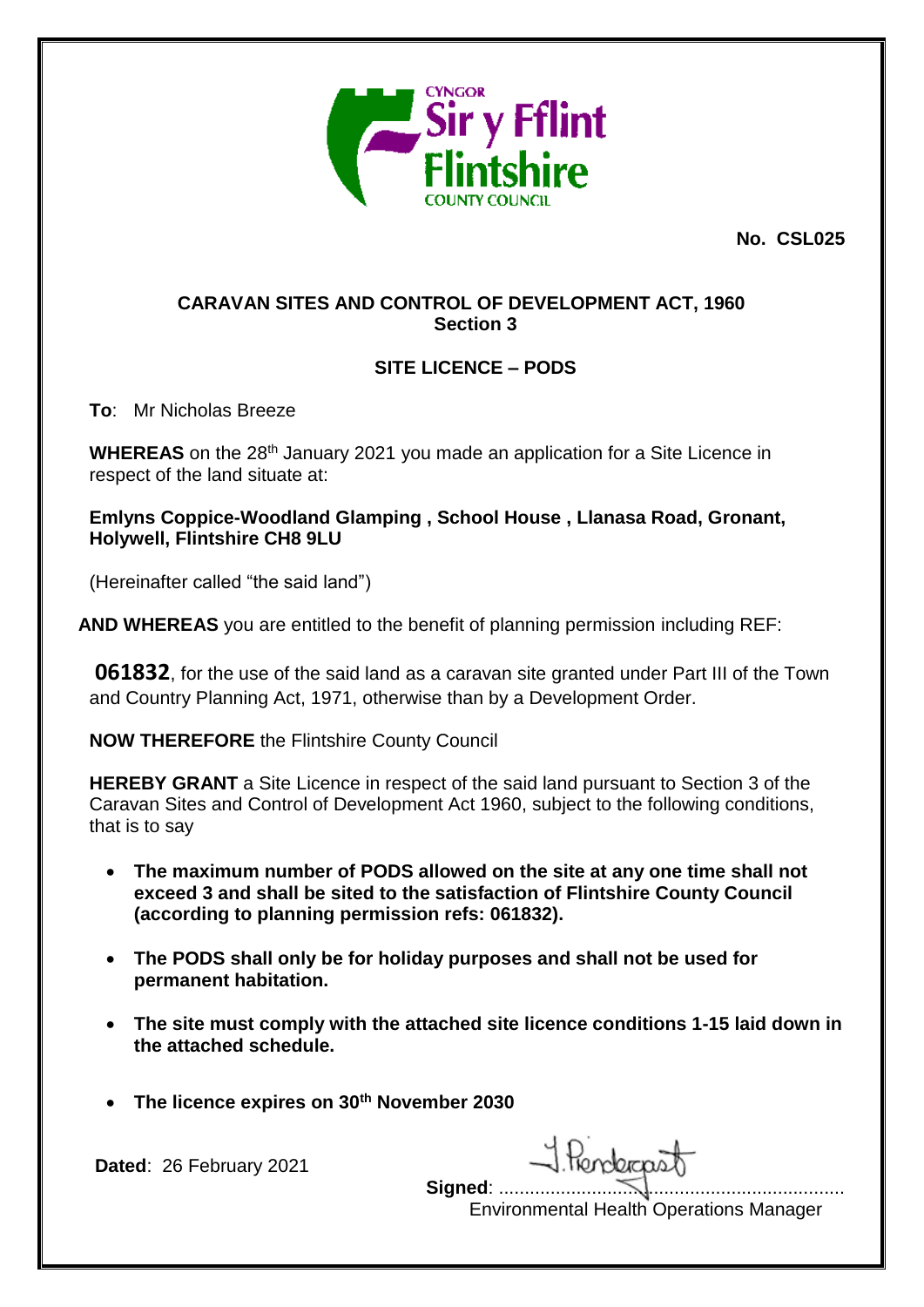### **NOTES**

It is provided by the Caravan Sites and Control of Development Act, 1960, as follows:

#### **Appeal to magistrates' court against conditions attached to site licence.**

- **7.** (1) Any person aggrieved by any condition (other than a condition referred to in subsection (3) of section five of this Act) subject to which a site licence has been issued to him in respect of any land may, within twenty-eight days of the date on which the licence was so issued, appeal to a magistrates' court acting for the petty sessions area in which the land is situated; and the court, if satisfied (having regard amongst other things to any standards which may have been specified by the Minister under subsection (6) of the said section five) that the condition is unduly burdensome, may vary or cancel the condition.
	- (2) In so far as the effect of a condition (in whatever words expressed) subject to which a site licence is issued in respect of any land is to require the carrying out on the land of any works, the condition shall not have effect during the period within which the person to whom the site licence is issued is entitled by virtue of the foregoing subsection to appeal against the condition nor, thereafter, whilst an appeal against the condition is pending.

### **Provision as to breaches of condition.**

- **9.** (1) If an occupier of the land fails to comply with any condition for the time being attached to a site licence held by him in respect of the land, he shall be guilty of an offence and liable on summary conviction, in the case of the first offence to a fine not exceeding level 4 on the standard scale, and, in the case of a second or subsequent offence, to a fine not exceeding level 4 on the standard scale.
	- (2) Where a person convicted under this section for failing to comply with a condition attached to a site licence has on two or more previous occasions been convicted thereunder for failing to comply with a condition attached to that licence, the court before whom he is convicted may, if an application in that behalf is made at the hearing by the local authority in whose area the land is situated, make an order for the revocation of the said site licence to come into force on such a date as the court may specify in the order, being a date not earlier than the expiration of any period within which notice of appeal (whether by case stated or otherwise) may be given against the conviction, and if before the date so specified an appeal is so brought the order shall be of no effect pending the final determination or withdrawal of the appeal .